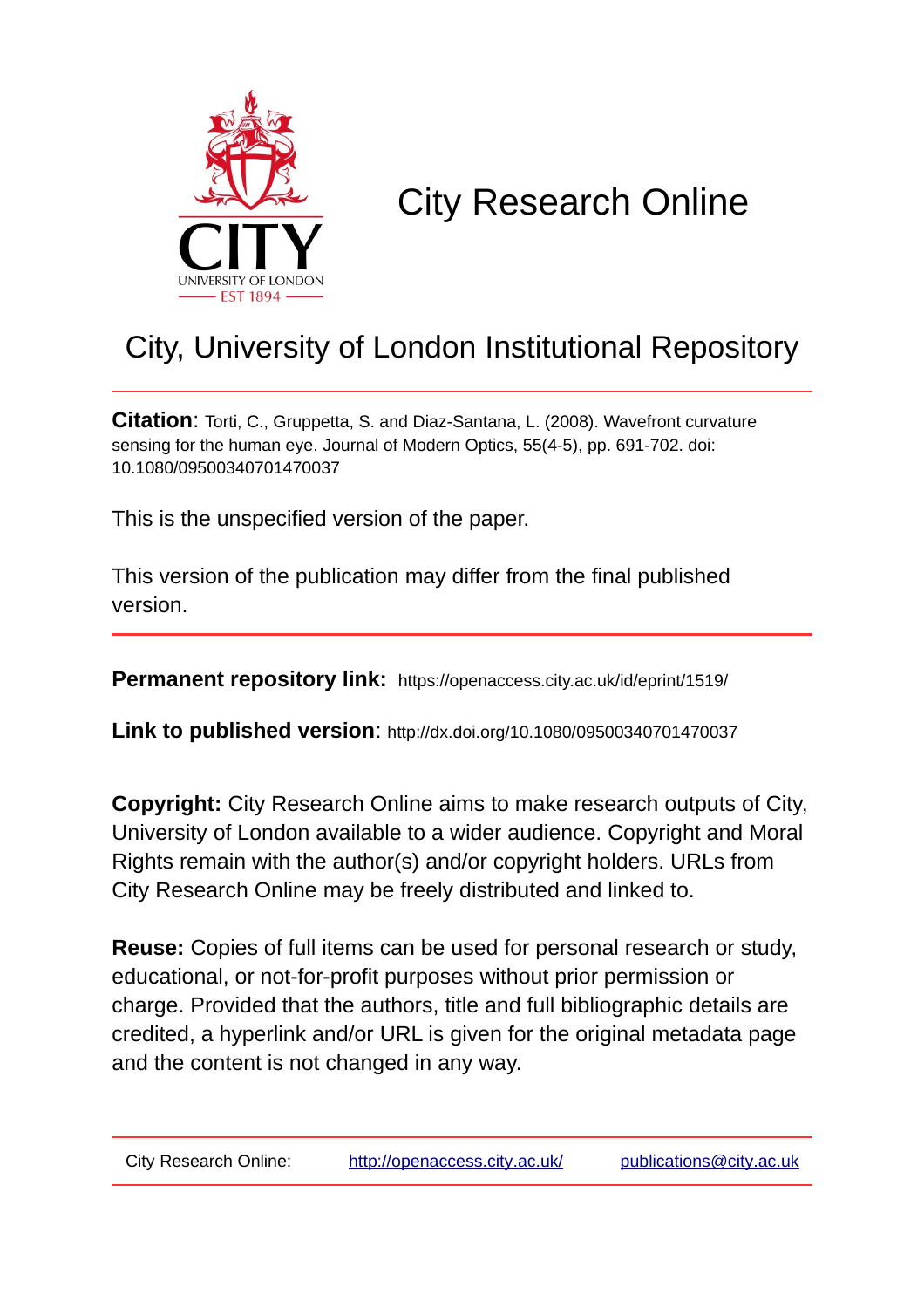### **Wavefront curvature sensing for the human eye**

Cristiano Torti∗, Steve Gruppetta and Luis Diaz-Santana†

Applied Vision Research Centre, The Henry Wellcome Laboratories for Vision Science, City University, Northampton Square, London, EC1V 0HB UK

*(Received 00 Month 200x; in final form 00 Month 200x)*

In this paper we present a curvature wavefront sensor for the eye. The layout proposed is novel, whilst the algorithm used has been adapted from previously published work [1]. The design of the set-up incorporates two field lenses that, together with a beam separator, define the distance ∆*z* between the two defocused planes. We present a feasibility study to use this particular combination of optical configuration and retrieval algorithm in the eye. We present calibration curves and results from three real eyes.

#### **1 Introduction**

Over the last ten years there has been an increased interest in the measurement and understanding of the aberrations of the human eye  $[2-4]$ . A number of techniques for this purpose have been proposed, the most common being the Shack-Hartmann (SH) sensor based on the implementation by Liang *et al.* [5]. Currently, a number of commercial SH sensors for the eye are available. However, the constant pressure for improved performance [6], like extending the sensor's dynamic range [7], sensitivity [8], speed [9], robustness to scattering and opacities has lead to the development of other wavefront sensing techniques for the eye. Amongst them, and currently available either in research laboratories, commercial instruments or both we find laser ray tracing (RT) [7], pyramid wave front sensing [8], curvature sensing [10], and a sensor based on the Talbot Effect [11]. Very recently a new holographic wave front sensor for the eye has also been proposed, although experimental verification is pending [12]. Curvature sensors (CS) have

*Journal of Modern Optics*

ISSN 0950-0340 print/ISSN 1362-3044 online © 200x Taylor & Francis

http://www.tandf.co.uk/journals

DOI: 10.1080/0950034YYxxxxxxxx

<sup>∗</sup>Currently at Cardiff University , UK

<sup>†</sup>Corresponding author. Email: L.Diaz-Santana@city.ac.uk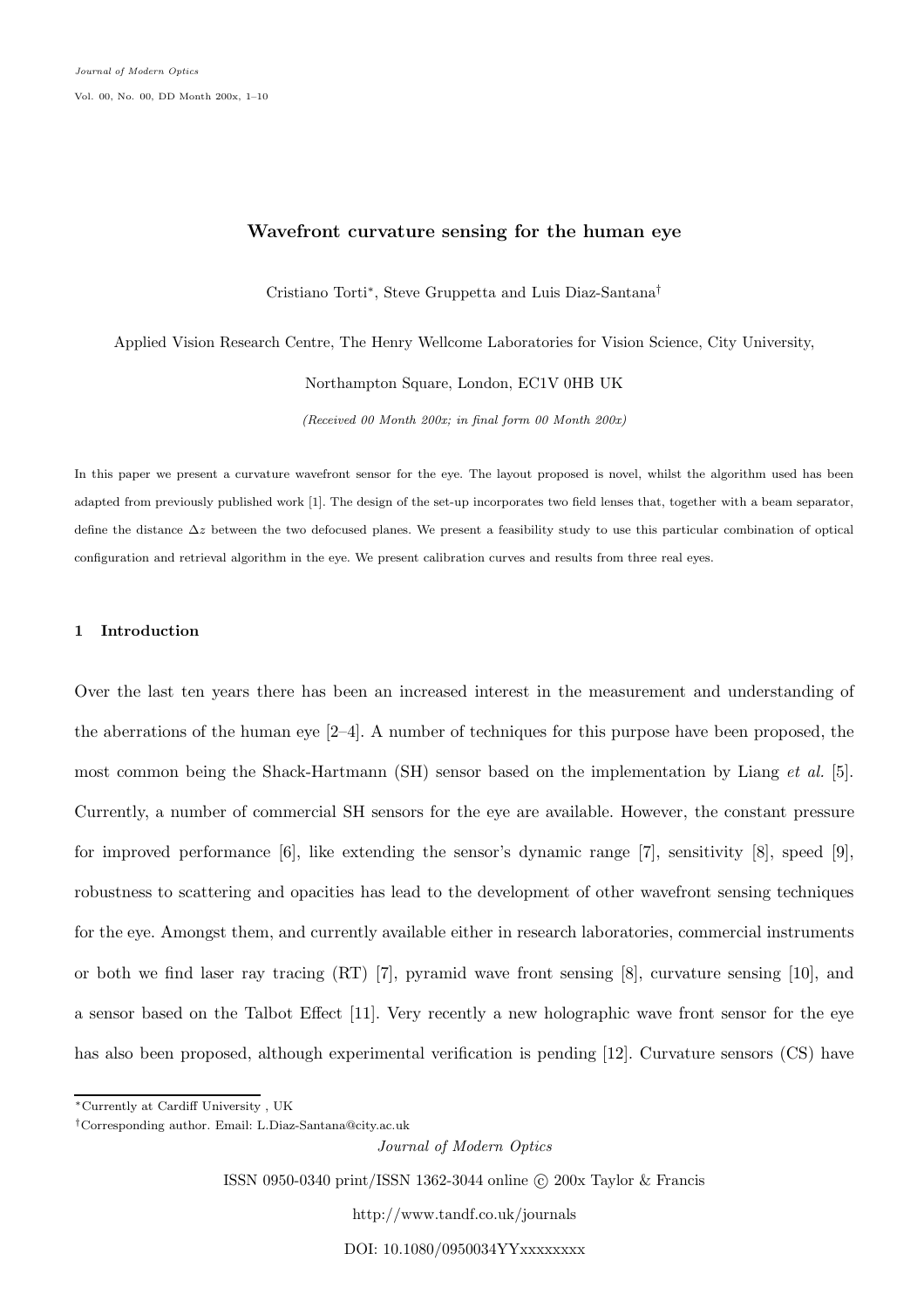historically been applied to non-ophthalmic applications. However, in 2005 a CS was developed to measure the topography of the human cornea [13, 14]. And only last year, a CS was developed to measure ocular aberrations with a performance comparable to a SH sensor [10].

Curvature sensors may present distinct advantages for ocular wavefront sensing over other techniques. Due to the differential nature of the CS's signal, it is expected it to be less affected by ocular scattering and speckle noise [15]. Also, unlike the SH sensor, whose sampling is limited by the number and pitch of the lenslet sub-apertures, one might exploit high resolution imaging detectors (eg. CCDs) to achieve a sampling that is only limited by the resolution of the detector itself.

In this paper we describe an alternative implementation of a CS not previously applied to the eye, together with a reconstruction algorithm [1] similar to that in reference [16], but using two defocused images instead of only one. The aim of this paper is to describe this implementation, show calibration data and to show that the quality of the signal permits our algorithm to reconstruct wavefronts that are in line with expectations when comparing them with the subjects' known prescriptions. Our current purpose does not stretch out to explore the limitations on the technique imposed by the boundary conditions, scattering or speckle present on the sensor. More information on some of these topics can be found in references [15, 17]. Future work will address these issues in more detail. This work must be regarded as a feasibility study, not as a full characterisation of the sensor.

In curvature sensing two measurements of the intensity distribution of a beam along the direction of propagation are recorded. Reference [18] and references within show that the normalized difference between those two intensities is proportional to the Laplacian (*i.e.* curvature) of the wavefront within the pupil, and to the normal derivative of the wavefront along the pupil boundary. The curvature signal S is defined as the point-to-point contrast between the two recorded intensities:

$$
S \equiv \frac{I_1 - I_2}{I_1 + I_2} = \left(\frac{\partial W}{\partial n} \ \delta_c - \mathcal{P} \ \nabla^2 W\right) \Delta z \tag{1}
$$

where  $I_1(x, y, \Delta z)$  and  $I_2(x, y, -\Delta z)$  are the intensity distributions in planes  $P_1(x, y, \Delta z)$  and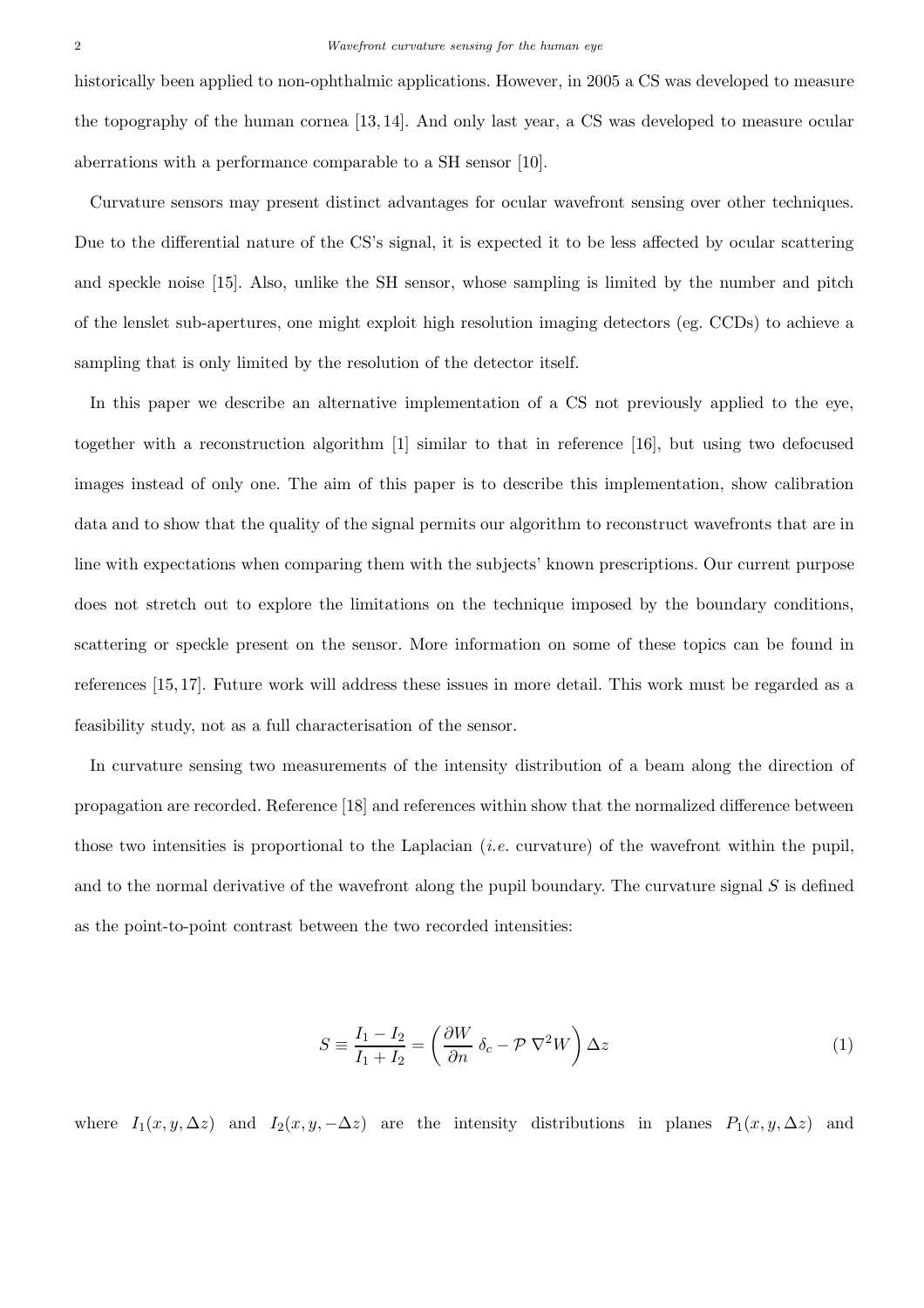$P_2(x, y, -\Delta z)$ , respectively,  $\Delta z$  is the distance between planes  $P_1(x, y, \Delta z)$  and  $P_2(x, y, -\Delta z)$ ,  $W(x, y, 0)$ is the wavefront distribution at  $P(x, y, 0)$ ,  $\partial/\partial n$  is the normal derivative operator,  $\nabla^2 \equiv (\partial^2/\partial x^2 + \partial^2/\partial y^2)$ is the Laplacian operator,  $\mathcal P$  is the pupil transmittance function (1 inside the pupil and 0 outside), and  $\delta_c$ is a circular Dirac delta distribution at the pupil boundary. The arguments were omitted from Eq. 1 for clarity.

#### **2 Optical Set-up**

The design proposed for curvature sensing allows two symmetrically defocused pupil images to be taken simultaneously, without the need to either switch between two different physical planes or to synchronise and calibrate two cameras. The optical set-up is depicted in Fig. 1. An objective  $(O)$  and pinhole  $(PH)$ are used to spatially filter a 670 nm laser diode  $(LD)$  beam. The beam is collimated by an achromatic lens  $(CL_1)$  ( $f_{CL_1} = 100$  mm) and a diaphragm  $(D_1)$  is used to reduce the beam diameter to 1 mm to be delivered into the subject's eye. The subject's head is placed against a headrest that helps to keep the subject's pupil coincident with the pupil plane of the optical system. We did not use a bite bar. The axis of the beam which enters the eye is slightly displaced from the axis of the CS to help send corneal reflections off-axis. If corneal refections still persist, the subject is asked to tilt his/her line-of-sight slightly off-axis with respect to the beam and/or translate their head slightly so that the beam is off-axis to that of the eye. The power reaching the eye was 200nm in power.The beam that follows into the CS branch is focused by an achromatic lens  $(L)$  ( $f_L = 200$  mm) into two foci via a beam-splitting beam-separator (*BSS*), which provides a lateral beam displacement of 20 mm. Matching positive and negative field lenses ( $FL$ ) ( $f_{FL} = \pm$ 500 mm) are placed in the focal planes of lens L. The beams are re-collimated by identical achromatic lenses  $(CL_2)$  ( $f_{CL_2}$  = 200 mm) and demagnified using a telescope consisting of achromatic lenses  $TL_1$  $(f_{TL_1} = 200 \text{ mm})$  and  $TL_2$   $(f_{TL_2} = 40 \text{ mm})$  allowing both beams to be imaged by a single CCD camera (CCD) Rolera-XR (from Qimaging). A second diaphragm  $(D_2)$  is used to further help eliminate corneal reflections.

The relative path length difference introduced by the BSS together with the opposing powers of the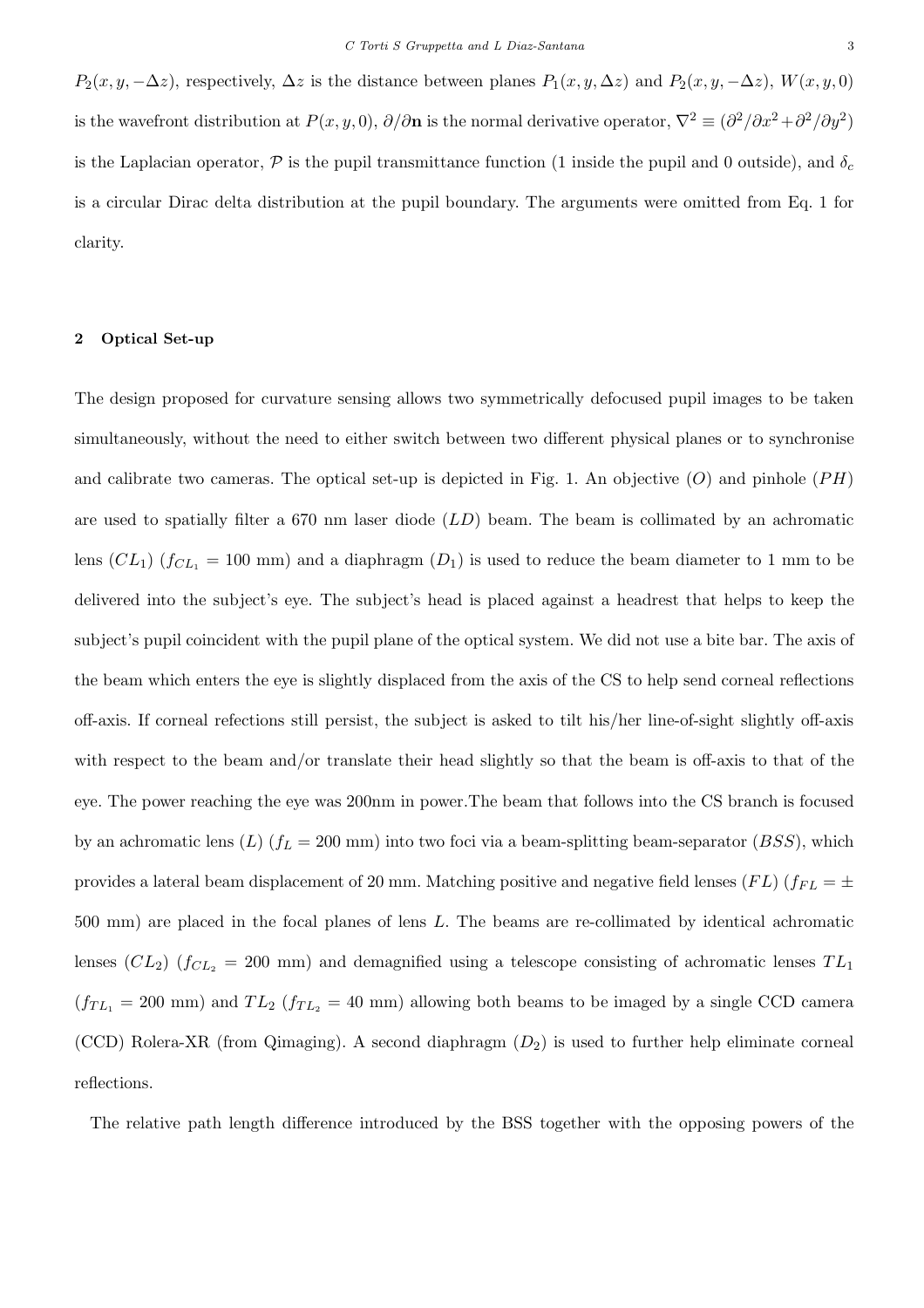FLs result in a physical separation between the two pupil conjugates  $P'$ . When the camera is positioned conjugate to the plane halfway between the two conjugates  $P'$ , two symmetrically defocused pupil images are obtained. The planes  $P'_1$  and  $P'_2$ , corresponding to the two defocused images  $I_1$  and  $I_2$  are conjugates of a plane behind  $(P_1)$  and in front  $(P_2)$  of the pupil of the eye P. By changing the power of FL the sensor's sensitivity can be tuned by effectively varying the amount of separation between  $P_1$  and  $P_2$  (2 $\Delta z$ in Eq. 1). Thus, this design permits to change the sensors' sensitivity without altering the magnification of the beam in the sensing plane. In this case one does not need to be concerned with the change of pixel sampling as the sensitivity is changed. Nor is there a risk of the beam size increasing beyond the physical size of the detector.

Starting with the beam displacement introduced by the beam separator, it is easy to show that the separation between the object planes relative to the pupil plane  $(\Delta z)$  can be increased or decreased by varying the powers of the field lenses and/or by reversing their positions. The plane separation  $\Delta z$  is related to the focal length of  $CL_2$  and the focal length of the field lenses  $(\pm f_{FL})$  by

$$
\Delta z = \frac{f^2}{|f_{FL}|} + \frac{d_{BS}}{2} \tag{2}
$$

where f is the focal length of  $CL_2$ , and  $d_{BS}$  is the axial displacement of the two beams due to the beam separator.

In fact, realistic values for the focal lengths of the field lenses restrict the achievable plane separations. In effect, a range of 34 mm to 4 km is achievable with the use of field lenses ranging from 1000 mm to 10 mm with 200 mm focal lengths for  $CL_2$  and 12 mm separation introduced by BSS. Although, in practise, beams with several diopters of vergence may be vignetted imposing further constrains to the actual dynamic range of a particular system. This will depend on the particular design of the system, including lens apertures and size of the CCD detector. Care must be taken when designing such a system that these constrains are understood and vignetting does not occur. In the absence of vingetting the dynamic range of the system will be set by  $\Delta z$  alone [19].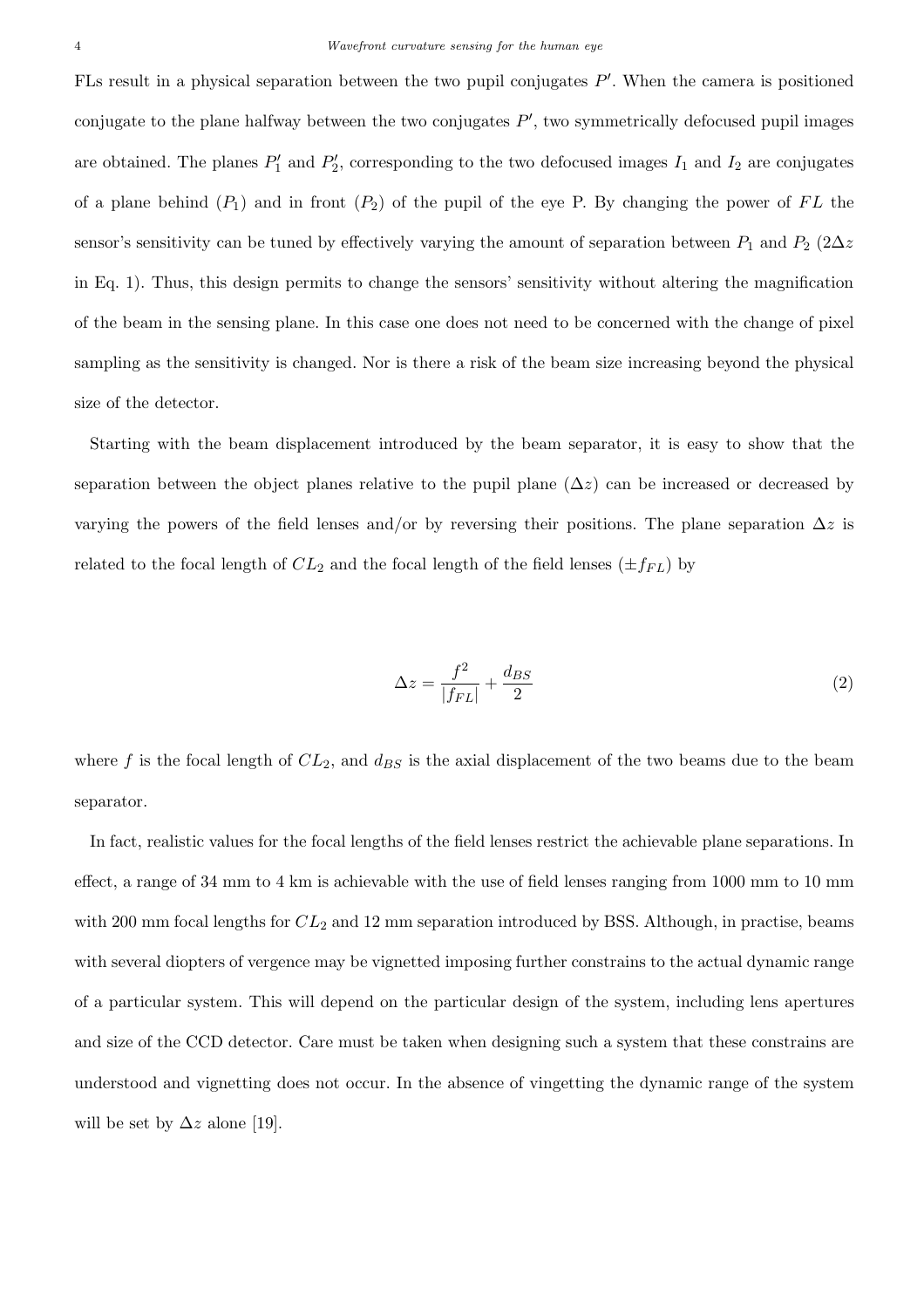For the current system parameters  $\Delta z = 86$ mm in accordance with Eq. 2. This value was later experimentally fine tuned as described in Section 4. The system response was experimentally validated to ensure vignetting did not occur over the range -4D to  $+3D$  of defocus and -4.5D to  $+5.5D$  of astigmatism. Calibration data is presented below in Section 4. This same value of  $\Delta z$  was used for all the subjects measured in this study and the calibration of the set-up.

#### **3 Wavefront retrieval**

Each pixel on the CCD sampled approximately  $68\mu$ m over the pupil plane. Wavefront reconstruction was obtained using a Gerchberg-type algorithm (GA) – an iterative, discrete Fourier transform domain filtering technique [1]. The GA exploits the fact that a Laplacian in object space is proportional to a multiplication by the angular frequency squared  $(u^2 + v^2)$  in Fourier space. The Laplacian operator can be expressed, in Fourier space, by

$$
\mathcal{F}
$$
\n
$$
\left(\frac{\partial^2}{\partial x^2} + \frac{\partial^2}{\partial y^2}\right) \rightleftharpoons (-i2\pi)^2 (u^2 + v^2)
$$
\n
$$
\mathcal{F}^{-1}
$$
\n(3)

where u and v are the spatial frequencies,  $\mathcal F$  and  $\mathcal F^{-1}$  are the Fourier transform pair operators and i is  $\sqrt{-1}$ . Thus, it is simple to invert the Laplacian operator in Fourier space to solve for W in Eq. 1. However, since S is bounded, the simple relationship described above no longer holds, and so S must be extrapolated. This is achieved by imposing Neumann boundary conditions along the boundary.

The reconstruction algorithm is illustrated in Fig. 2. In the first part (right side), the above mentioned Fourier technique is applied to the sensor signal S to estimate W. In the second part (left side), the boundary conditions are applied to the normal derivative of  $W$ . For this, the radial derivative of  $W$  is set to zero along a narrow band around the sensor signal boundary. The band is created by subtracting the binary masks obtained by dilating and eroding an estimated binary mask for the sensor signal by one pixel. The total thickness of the band is thus two pixels although its precise thickness was not found to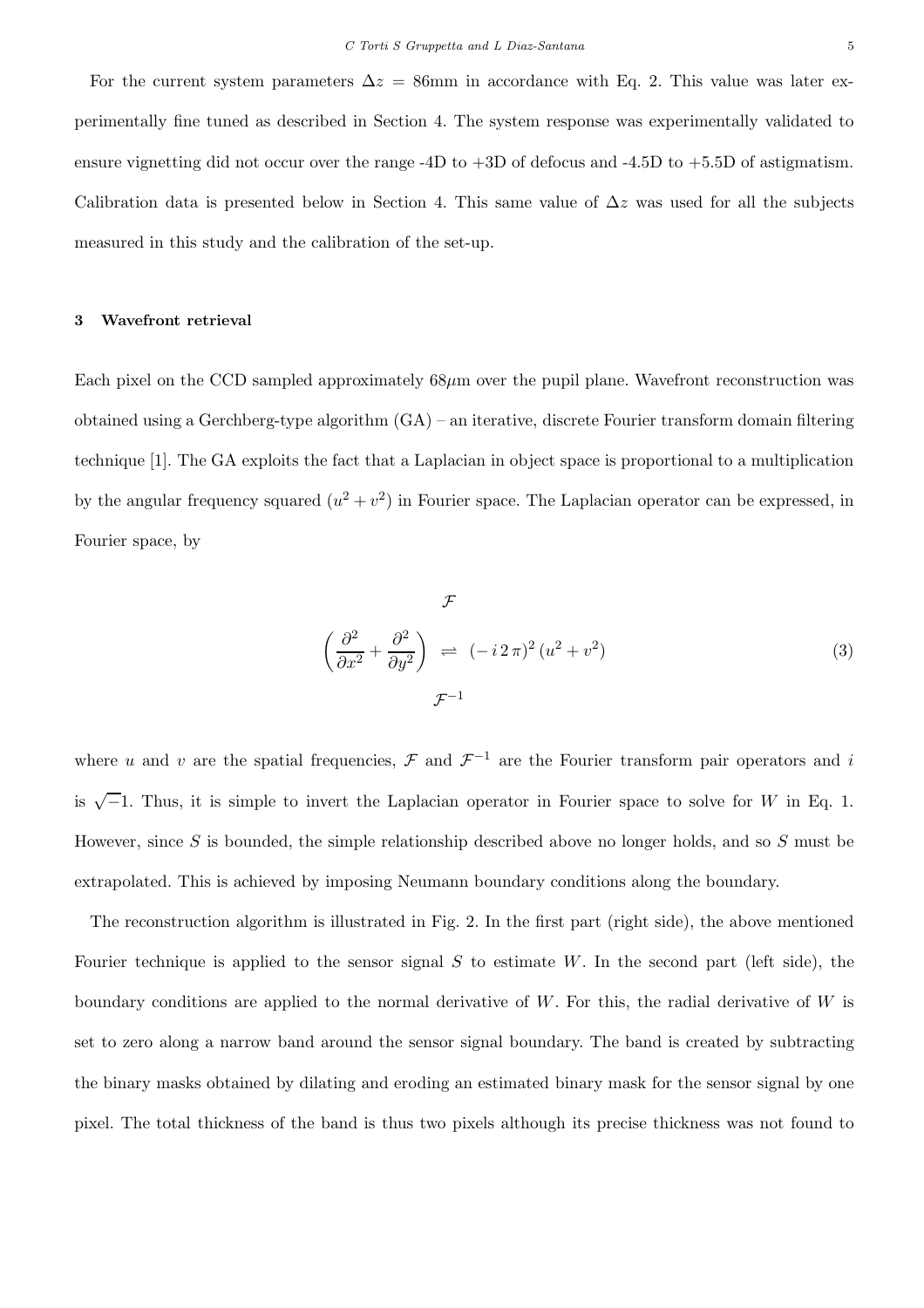be crucial. The Laplacian of the estimated wavefront is replaced with the experimental data within the region bounded by the narrow band whilst keeping the extrapolated signal on and outside of the band.

The root-mean-squared (RMS) difference between the wavefront estimates from one iteration to the next is used as a stopping criterion. The final wavefront estimate is taken to be the portion within the estimated pupil boundary. This boundary is estimated by creating a binary mask whose radius is equal to the mean radius of the two out-of-focus images. The convergence follows a base 10 logarithmic decline with iteration. Wavefront reconstructions can be obtained in three seconds using Matlab (including both the image extraction and the GA with four iterations), achieving a wavefront RMS difference of less than 5%.

#### **4 Calibration**

The sensor was calibrated using trial lenses of known sphere. The resulting sensor response curve over the range  $-4$  to  $+3$  diopters is shown in Fig. 3(a). Note that this is the range known to be free of vignetting as discussed in Section 2. The response is highly linear over most of the range. Also shown is a plot of the residuals, where the residuals are defined as the absolute difference between the measured sphere and the expected value according to the slope of the linear fit. The residuals plot helps us to define the region over which the sensor's response is linear to defocus, and hence its dynamic range. The linear fit was accordingly repeated over this region  $(-3 \text{ to } +2.5D)$ . The resulting slope was used as a calibration factor multiplying the nominal value of  $\Delta z$  obtained from Eq. 2 for all subsequent analysis. Note that the error in the estimation of defocus seems to be larger near zero than in the rest of the region of linear response. The origin of this error was not characterised and will be addressed in the future.

Using this calibration factor, the sensor's response to cylindrical trial lenses was verified. The resulting response curves for cylindrical trial lenses at approximately  $0^{\circ}$  and  $45^{\circ}$  is shown in Fig. 3(b) and Fig. 3(c) respectively. Once again, the response curves are highly linear over a range of several diopters. The linearity was within 10% for the data taken at approximately  $0^{\circ}$  over the range -4.5 to +5.5 diopters, and within 7% for the data taken at approximately 45◦ over the range -4.5 to +3 diopters. Based on the relative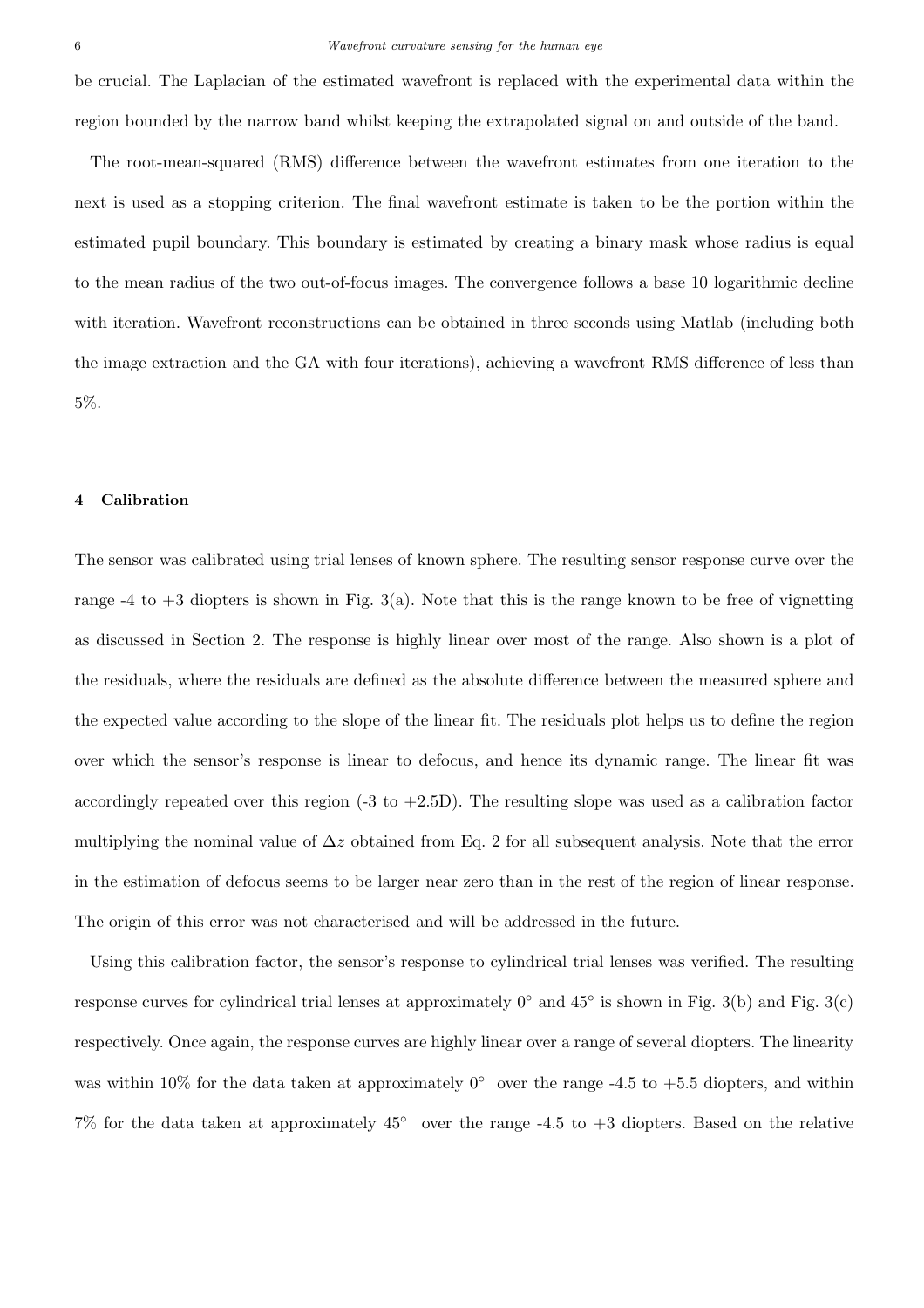slopes of the curves for  $0^\circ$ , the cylindrical lenses were oriented with their axes at approximately  $3.0^\circ$  with respect to the CCD array. Similarly, for the data set taken at nearly 45◦, the true approximate angle was found to be  $43.8^\circ$ .

#### **5 Results**

After calibration, the system was further tested using a phase plate encoding the aberrations of a real eye [20]. A number of interferograms of the phase plate from a Mach-Zender interferometer (MZI) were recorded for comparison. One of these interferograms is shown in Fig. 4(a). The phase plate did not encode any defocus, whilst the estimated wavefronts yielded  $-0.4 \mu m$  ( $-0.3 \text{ D}$ ) of defocus. This overestimation of defocus may be a consequence of the larger error for defocus towards the origin of the calibration plot (Fig. 3(a)) mentioned in section 4 together with a small amount of residual defocus in the system. The simulated interferogram obtained from the retrieved wavefront shown in Fig. 4(b) is that obtained after removing defocus from the wavefront. Future work will address the origin of this error in further detail.

The aberrations from three eyes from three young adults were measured using the system. None of them presented any previous known ocular pathology, and all of them have low prescriptions. Their prescriptions were as follows Subject  $1 + 0.25DS$ , Subject  $2 + 0.5/-1.25 \times 170$  and Subject 3 plano/plano. Two examples of raw signal data are shown in Fig. 5. Subject 1 had a significantly larger pupil than subject 2 hence the larger circles in the top panel.

Figure 6 shows the results obtained from these 3 eyes. All results shown are an average of 18 measurements. The left column shows the wavefront estimated from the curvature sensor using the algorithm described in Section 3. The right hand side column shows the magnitude of the Zernike coefficients obtained from a least square fit to the wavefront on the left using a Zernike polynomial base. The ordering of the polynomials used was that of Noll [21]. The subjects' prescriptions estimated from these data are as follows: Subject 1 presented  $-0.67/-0.26\times51$  with standard deviations of  $0.10/0.15\times18$ , Subject 2,  $-0.63/-0.65<sub>1</sub>$  $1.27\times176$  with standard deviations of  $0.08/0.09\times4$  and Subject 3,  $-0.02/-0.19\times29$  with standard deviations of  $0.14/0.04\times45$ . These values are consistent with expectations within the limits reported by other au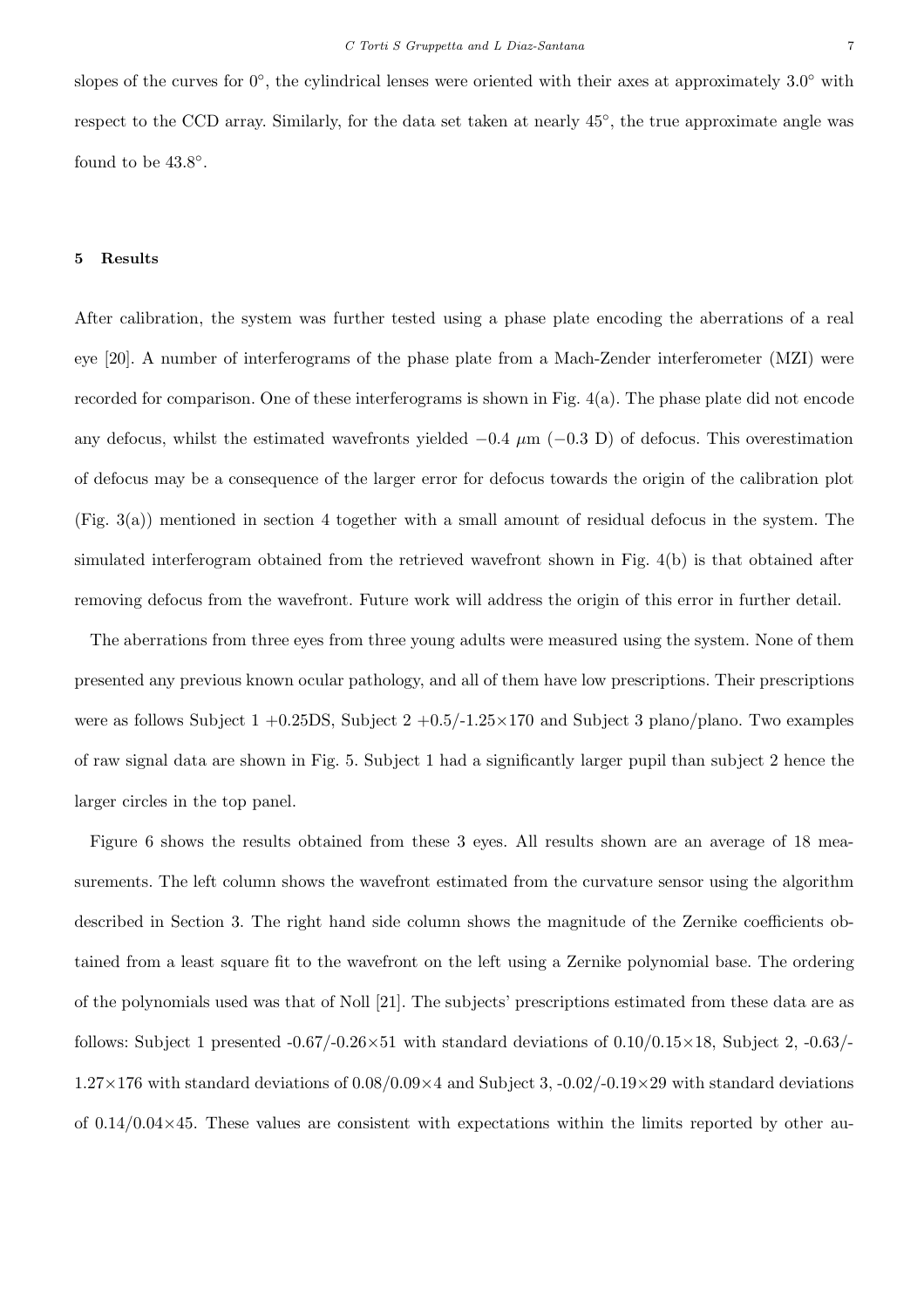thors in the agreement between subjective refraction and its estimation from full wavefront aberration data (see for example reference [22]). As the fixation target was the red spot formed on the retina by the probing beam, and the rest of the environment was completely dark, accommodation may have not been fully relaxed, accounting for the myopic shift in Subjects 1 and 2. In addition to this, the larger error in defocus observed in the phase plate and calibration plots discussed before may have had an effect in the measurements. The large standard deviations for the angle in Subjects 1 and 3 are consistent with the very small amount of astigmatism present in those eyes and the larger changes expected in this angle as the two Zernike components change relative to each other in phase with fluctuations of accommodation [23]. As the astigmatism prescription of Subject 2 is much larger, the variability in angle will be much smaller as it will be strongly dependant on the variability of the ratio between  $C_5$  and  $C_6$  in Fig. 6(d) [23]. The behaviour of the higher order aberrations appears to be in line with previous reports of large populations [24–26], although the sample is too small to draw any conclusions in this respect.

#### **6 Conclusion**

We have presented a curvature wavefront sensor and demonstrated the feasibility of using it to measure aberrations of the human eye. The layout proposed is novel, and the algorithm proposed has been adapted from previously published work [1,16]. The design of the set-up incorporates two field lenses that, together with a beam separator, define the distance  $\Delta z$  between the two defocused planes. The data obtained was processed using a Gerchberg-type algorithm and the wavefronts reconstructed. The quality of the signal from real eyes enabled the wavefronts to be reconstructed without apparent problems. The characteristics of the reconstructed wavefronts were in line with expectations; that is, defocus and astigmatism behaved as expected from the subjects' prescriptions [22], whilst higher order aberrations seem to behave similarly to previous studies of large populations [24–26], although our sample is too small to draw any conclusions. In summary, we have presented a feasibility study to use the sensor in the eye. We have not characterised the impact that noise in the signal may have in the reconstruction algorithm, nor did we compare this method with other wavefront sensing methods. We are aware of these needs and they will be addressed in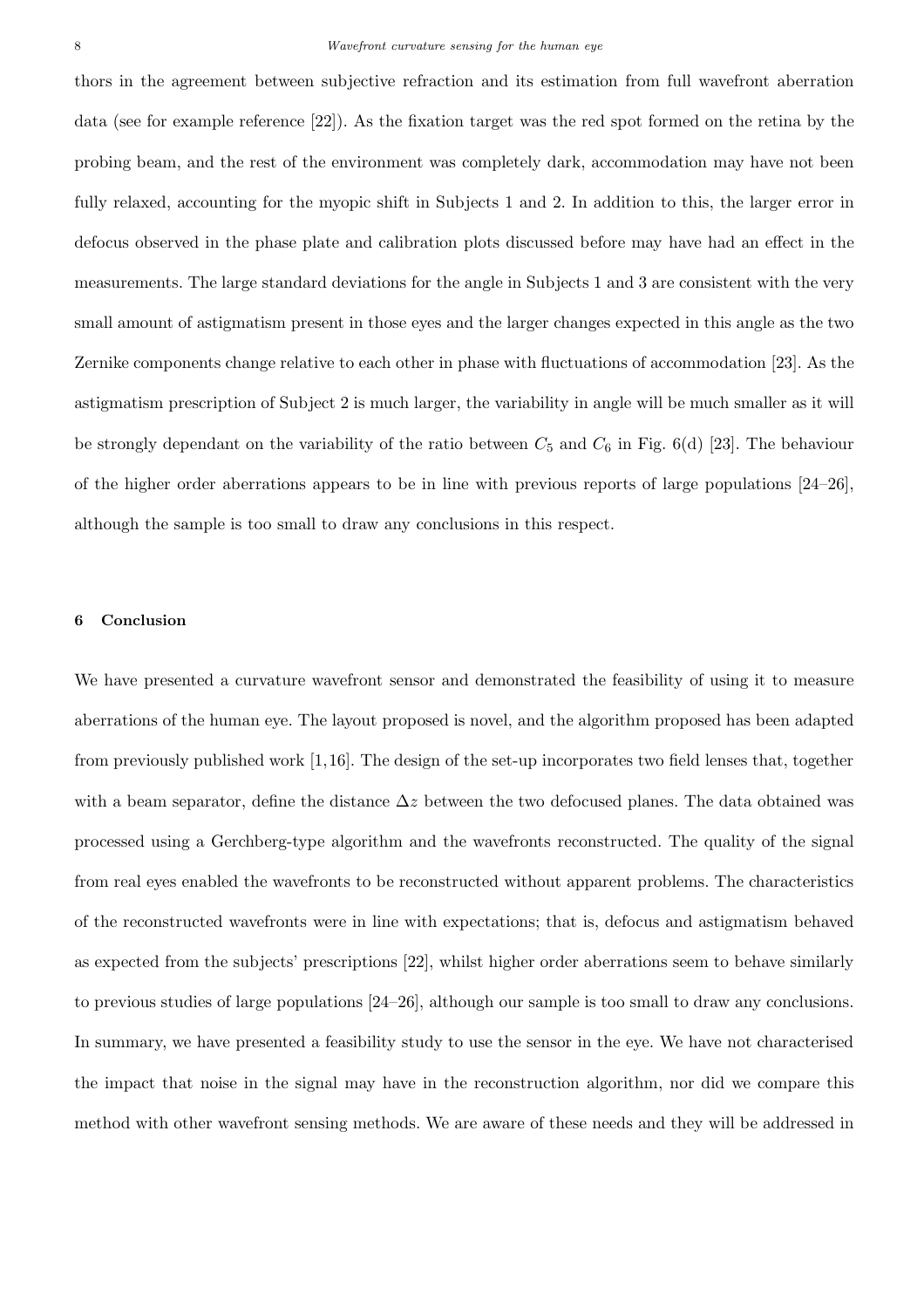#### **Acknowledgements**

C. Torti was funded by an internal Ph.D. studentship from City University. Additionally this work was partially funded by the National University of Ireland, Galway, sub-contracted to SHARP-EYE FP6 Research Training Network, Contract EC FP-5 HPRN-CT-2002-00301 and by EPSRC, UK Grant  $GR/S58812/01(P)$ . The authors would like to thank Dr. Salvador X. Bará for providing the phase plate and Brice Thurin from City University for very useful discussions during the undertaking of this work.

#### **References**

- [1] F. Roddier and C. Roddier. "Wavefront reconstruction using iterative Fourier transforms", Appl. Opt. **30**, 1325 –1327 (1991)
- [2] L.N. Thibos, A. Bradley, and X. Hong. "A statistical model of the aberration structure of normal, well corrected eyes", Ophthalmic and Physiological Optics, **22**, 427–433 (2002)
- [3] L. Llorente, L. Diaz-Santana, D. Lara-Saucedo, and S. Marcos. "Aberrations of the human eye in visible and near infrared illumination", Optom. Vis. Sci. **80**, 26–35 (2003)
- [4] H. Cheng, J.K. Barnett, A.S. Vilupuru, J.D. Marsack, S. Kasthurirangan, R. A. Applegate, and A. Roorda. "A population study on changes in wave aberrations with accommodation", J. of Vision, **4**, 272–280 (2004)
- [5] J. Liang, B. Grimm, S. Goelz, and J.F. Bille. "Objective measurement of wave aberration of the human eye with the use of a Hartmann-Shack wave-front sensor", J. Opt. Soc. Am. A., **11**, 1949–1957 (1994)
- [6] L. Diaz-Santana, G. Walker, and S. Bará. "Sampling geometries for ocular aberrometry: A model for evaluation of performance", Opt. Express **13**, 8801–8818 (2005)
- [7] E. Moreno-Barriuso, S. Marcos, R. Navarro, and S.A. Burns. "Comparing laser ray tracing, spatially resolved refracometer and Hartmann–Shack sensor to measure the ocular wave aberration", Optom. Vis. Sci., **78**, 152–156 (2001)
- [8] I. Iglesias, R. Ragazzoni, Y. Julien, and P. Artal. "Extended source pyramid wave-front sensor for the human eye", Opt. Express, **10**, 419–428 (2002)
- [9] L. Diaz-Santana, C. Torti, I. Munro, and P. Gasson. "Benefit of higher closed–loop bandwidths in ocular adaptive optics", Opt. Express **11**, 2597–2605 (2003)
- [10] F. Diaz-Doutón, J. Pujol, M. Arjona, and S. O. Luque. "Curvature sensor for ocular wavefront measurement", Opt. Lett, 31, 2245–2247 (2006)
- [11] R. Sekine, T. Shibuya, S. Ukai, K.and Komatsu, M. Hattori, T. Mihashi, N. Nakazawa, and Y. Hirohara. "Measurement of wavefront aberration of human eye using Talbot image of two-dimensional grating", Optical Review, **13**, 207–211 (2006)
- [12] A. Corbett, T. Wilkinson, J. Zhong, and L. Diaz-Santana. "Designing a holographic modal wave front sensor for the detection of static ocular aberrations", J. Opt. Soc. Am. A., In Press (2007)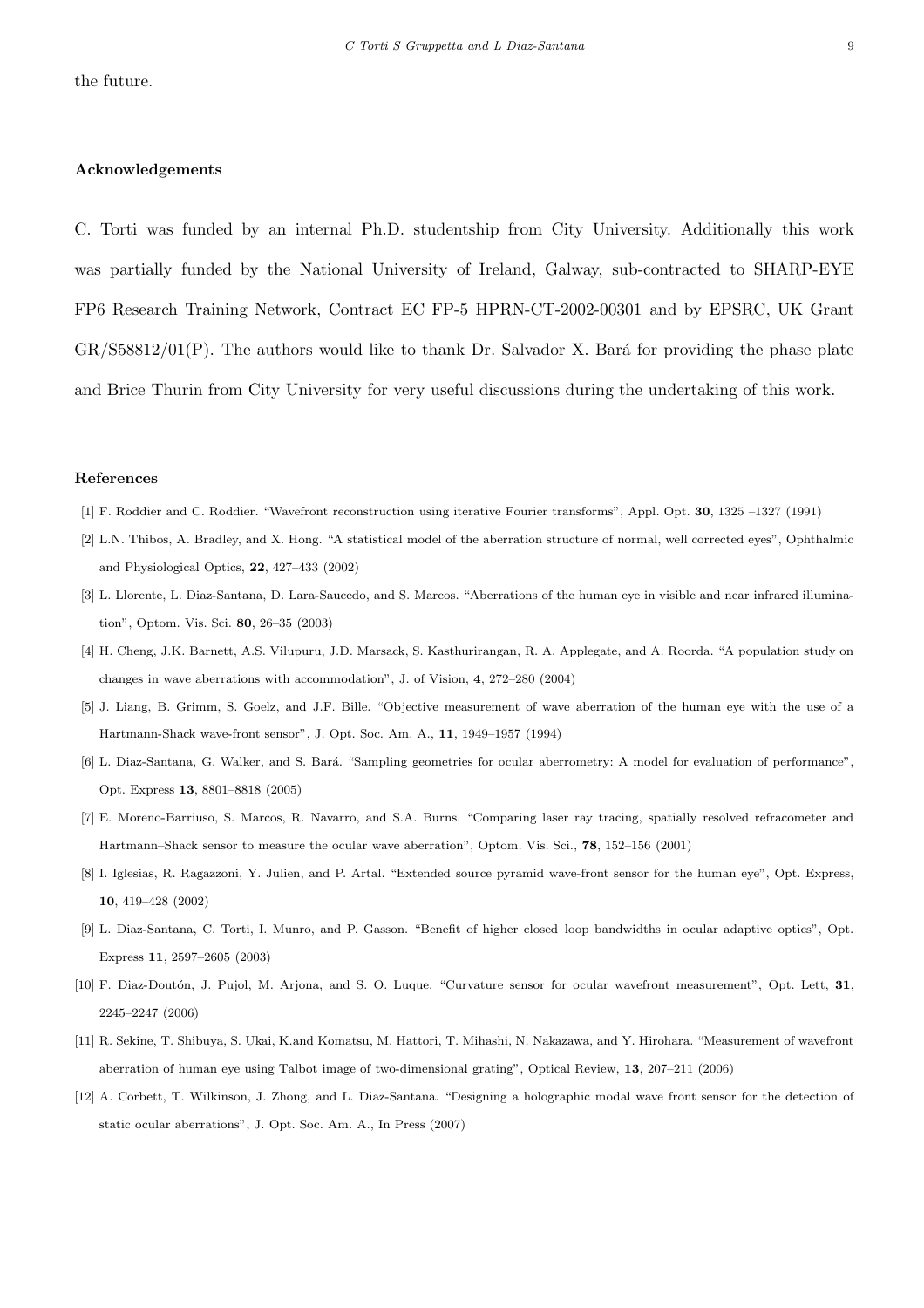- [13] S. Gruppetta, L. Koechlin, F. Lacombe, and P. Puget. "A curvature sensor for the measurement of the static corneal topography and the dynamic tear film topography in the human eye", Opt. Lett. **30**, 2757 –2759 (2005)
- [14] S. Gruppetta, F. Lacombe, and P. Puget. "Study of the dynamic aberrations of the human tear film", Opt. Express **13**, 7631 –7636 (2005)
- [15] Leonard John Otten III, Joshua Lane, Gavin R. G. Erry, Paul Harrison, Lawrence D. Weaver, and G. Martin. "Comparison between a Shack-Hartmann and a distorted grating wavefront sensor", In Anton Kohnle and John D. Gonglewski, editors, Optics in Atmospheric Propagation and Adaptive Systems V, **4884**, 176–185, Agia Pelagia, Crete, Greece, SPIE (2003)
- [16] A. Gupta *A wavefront sensor for the human eye based on curvature sensing.* PhD Thesis, Univ. of Arizona (2002).
- [17] S. Velghe, J. Primot, N. Guérineau, M. Cohen and B. Wattellier. "Wave-front reconstruction from multidirectional phase derivatives generated by multilateral shearing interferometers", Opt. Lett. **30**, 245–247 (2005)
- [18] F. Roddier. "Wavefront sensing and the irradiance transport equation" Appl. Opt. **29**, 1402 –1403 (1990)
- [19] M. Soto and E. Acosta and S. Rios. "Performance analysis of curvature sensors: optimum positioning of the measurement planes", Opt. Express **11**, 2577–2588 (2003)
- [20] R. Navarro, E. Moreno-Barriuso, S. Bará, and T. Mancebo. "Phase plates for wave-aberration compensation in the human eye", Opt. Lett. **25**, 236–238 (2000)
- [21] R.J. Noll. "Zernike polynomials and atmospheric turbulence", J. Opt. Soc. Am., **66**, 207–211 (1976)
- [22] X. Cheng and A. Bradley and L.N. Thibos. "Predicting subjective judgment of best focus with objective image quality metrics", J. of Vision **4**, 310–321 (2004)
- [23] L. Diaz-Santana, V. Gueriaux, G. Arden, and S. Gruppetta. "New methodology to measure the dynamics of ocular wave front aberrations during small amplitude changes of accommodation". Opt. Express, In Press (2007)
- [24] J. Porter, A. Guirao, I. Cox, and D. Williams. "Monochromatic aberrations of the human eye in a large population", J. Opt. Soc. Am. A **18**, 1793–1803 (2001)
- [25] J. Castejón-Mochón, N. López-Gil, A. Benito, and P. Artal. "Ocular wave-front aberration statistics in a normal young population", Vis. Res. **42**, 161–1617 (2002)
- [26] L. Thibos, X. Hong, A. Bradley, and X. Cheng. "Statistical variation of aberration structure and image quality in a normal population of health eyes", J. Opt. Soc. Am. A **19**, 2329–2348 (2002)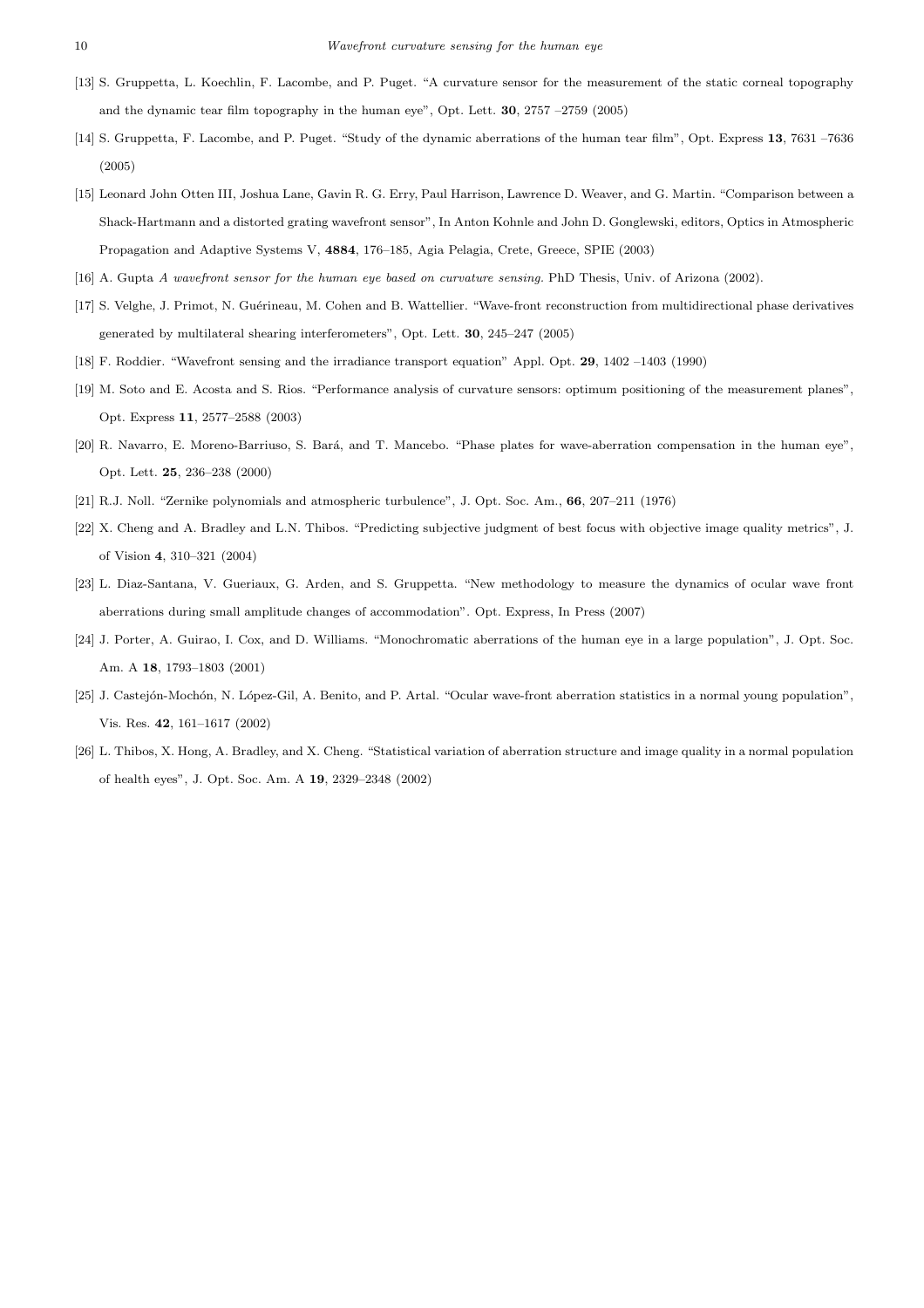

Figure 1. Schematic diagram of the optical system. The incident path of the illuminating light is indicated by dashed red lines while light returning from the eye is indicated by solid red lines. The ray tracing with dashed gray lines help illustrate the locations of pupil conjugates *P*<sup>'</sup> and *P*<sup>'</sup> (green). Conjugates of the out-of-focus planes are indicated in blue. The primes denote plane conjugation.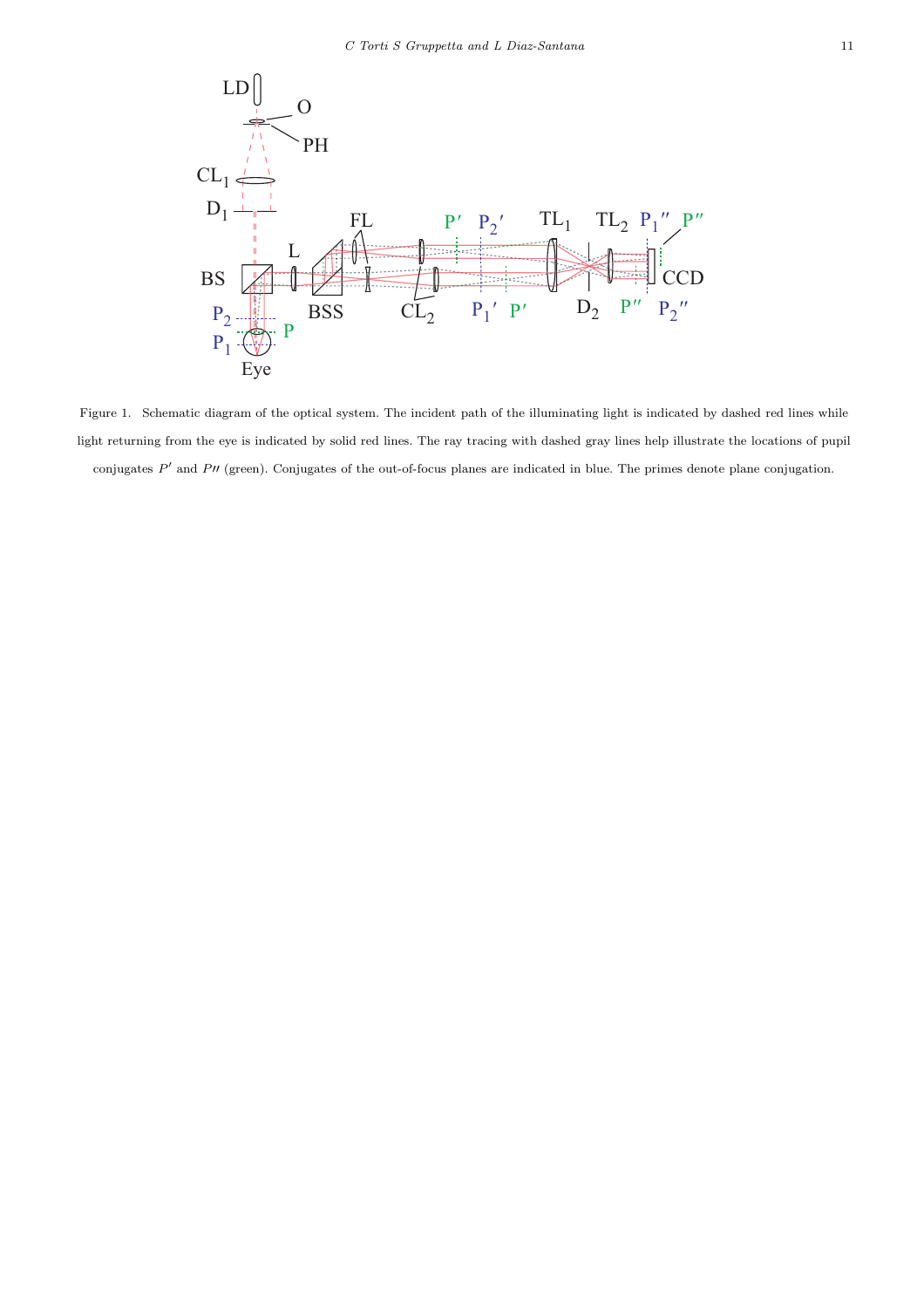

Figure 2. Flow chart of the iterative Gerchberg-type algorithm [1] used for wavefront reconstruction.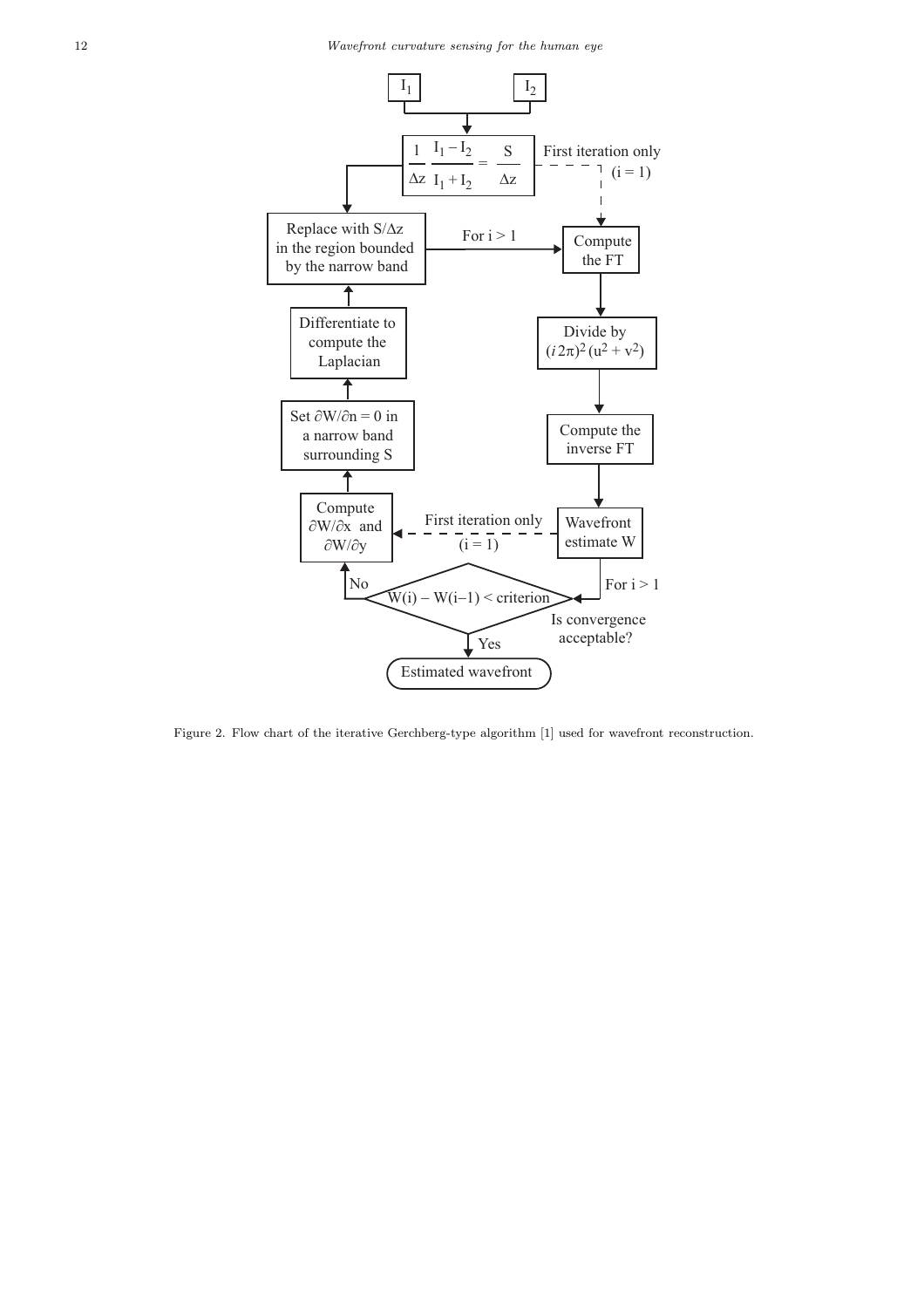

Figure 3. The sensor response curve for trial lenses. (a) Spherical lenses, (b) Cylindrical lenses oriented at approximately 0◦ (b) Cylindrical lenses oriented at approximately 45◦.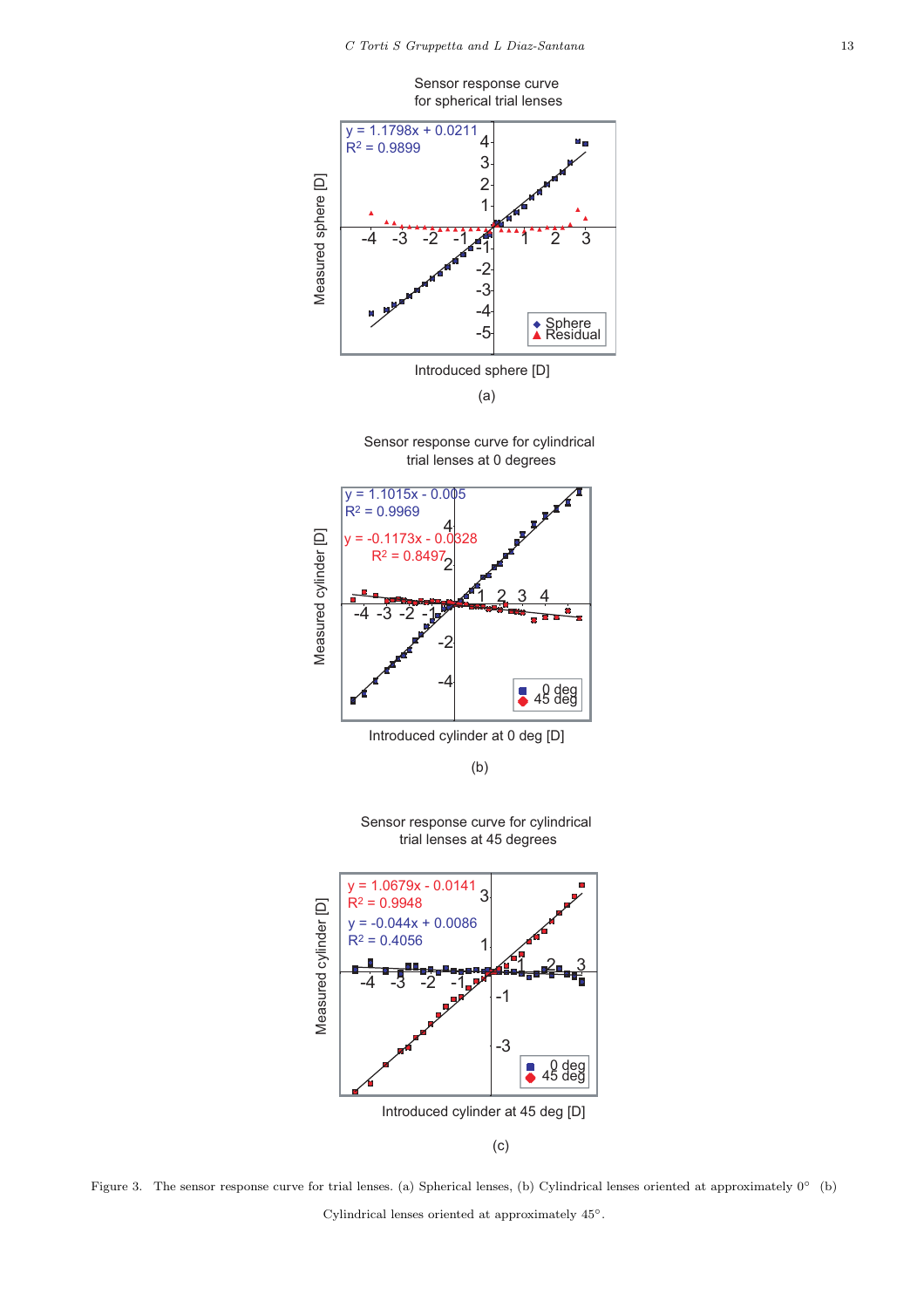

(a)



Figure 4. An interferogram of the phase plate obtained from (a) A Mach-Zender interferometer, and (b) The curvature sensor.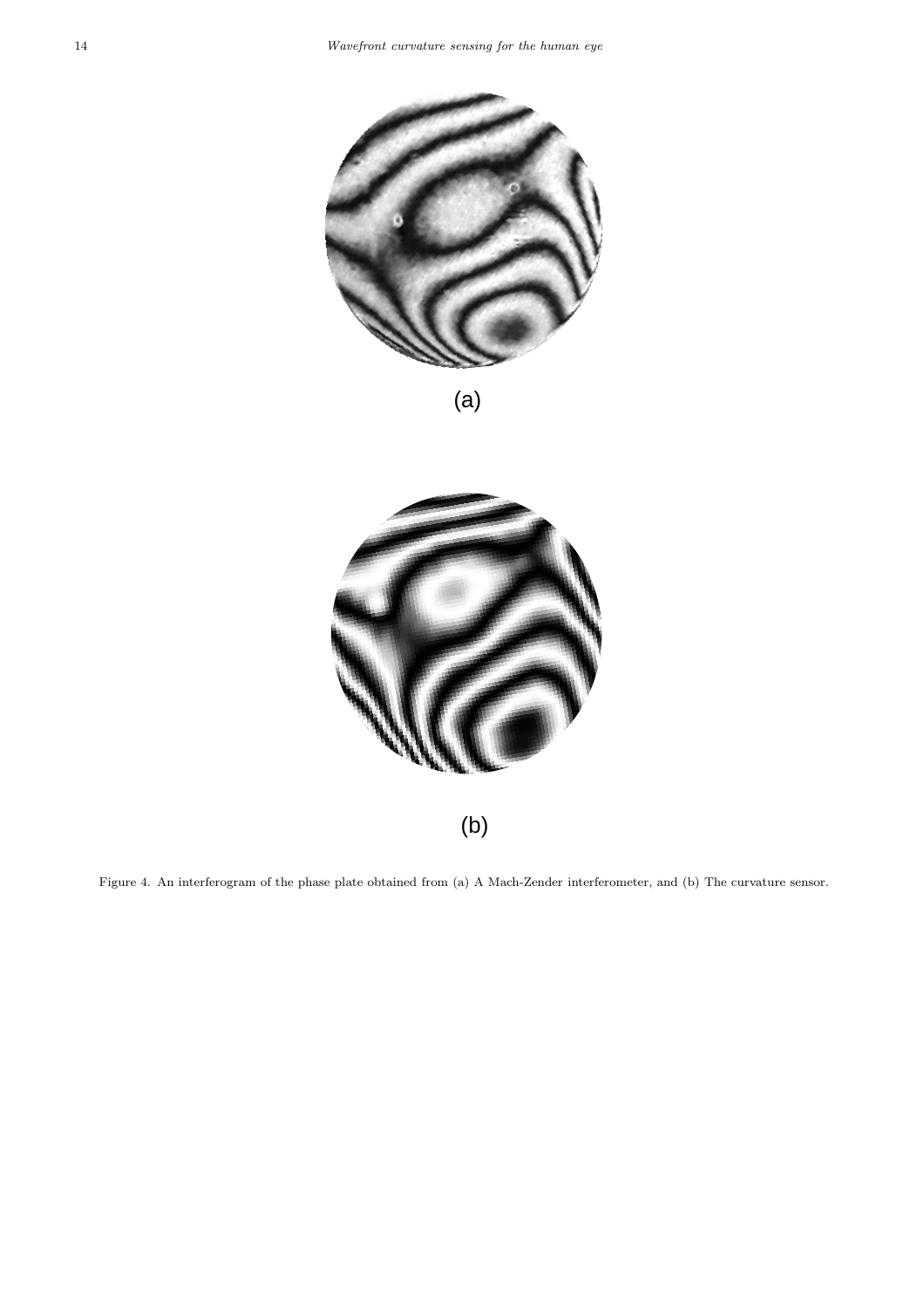

(a)



Figure 5. Defocused pupil images obtained with the CS from real eyes.